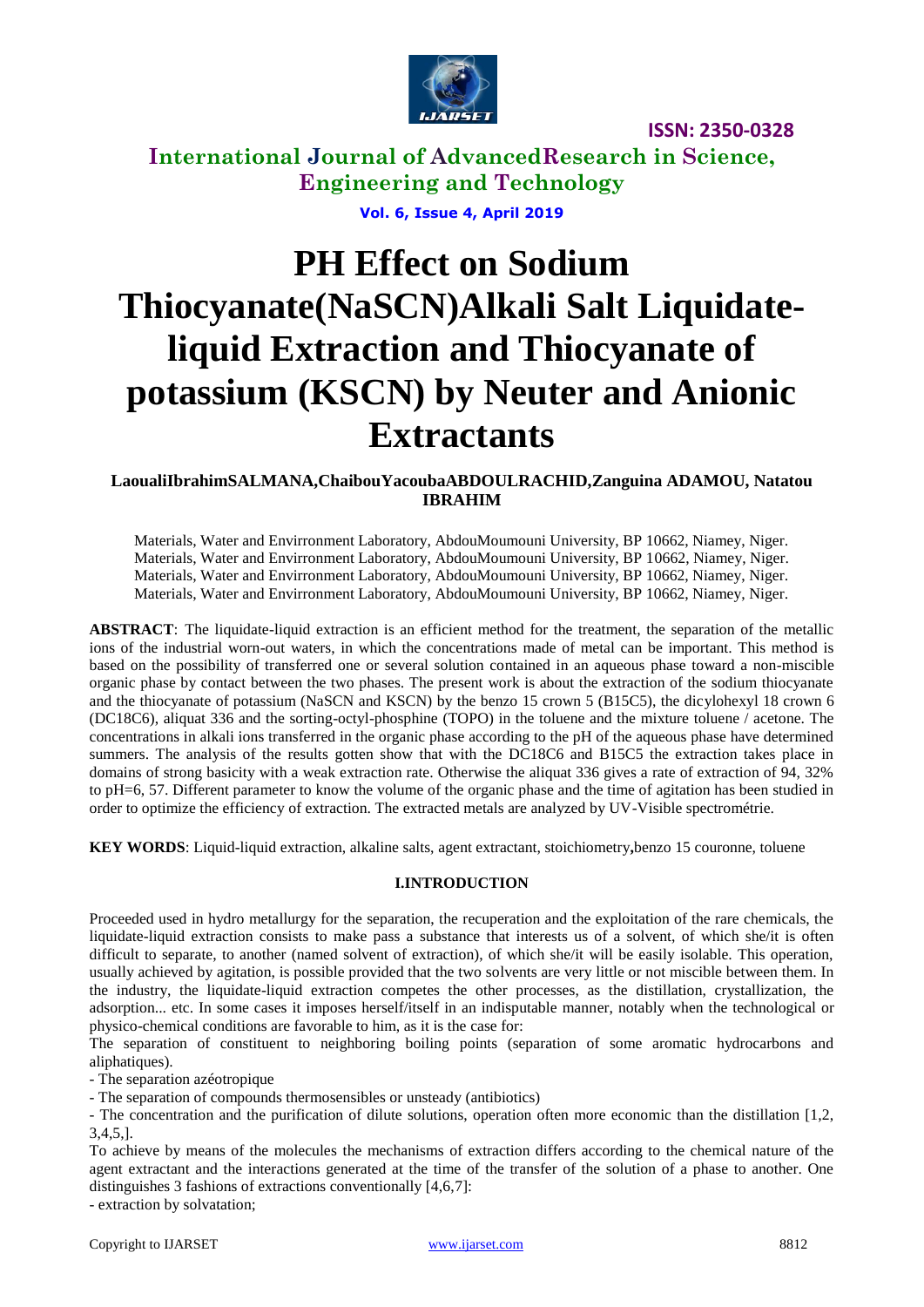

**International Journal of AdvancedResearch in Science, Engineering and Technology**

# **Vol. 6, Issue 4, April 2019**

- extraction by exchange of pressed;

- extraction by exchange of anions.

The DC18C6 and B15C5 are compounds macrocycliques of the family of the ethers crown catalog as extractants solvatant. Indeed through the intermediary of their groupings donors who are the atoms of oxygens, these compounds can substitute themselves for the molecules of hydration of the metallic cation and solvater on his/her/its turn metal. This last is extracted as a pair of ions solvatée. Several studies showed that the extraction of pressed them by ethers crown depends of the parameter to know the PH, of the nature of the mineral anion, of the agitation time [7, 8,9 ] etc.…. The objective of this work is to study the performances of the different parameter at the time of the extraction of NaSCN and KSCN by the B15C5, DC18C6, TOPO and ALIQUAT while making vary the nature of the diluents (toluène, toluène/acétone, diethyle ethers,diethle éthers/acétone,tetrachloromethane).

### **II. MATERIAL AND METHODS**

## **A. MATERIAL**

## **1. The mineral salts and the organic products**

- The thiocyanate of NaSCN sodium and the thiocyanate of KSCN potassium of purity superior to 97% are provided by guanghua sci.co.ltd chemical;

- the chloride of iron hexahydraté (FeCl3, 6H2O) of purity (99%) is provided by guanghua sci.co.ltd chemical;

- the nitric acid (HNO3) of purity (52,5%) is provided by Fisher Chemical;

- the Benzo 15 Crown 5(B15C5) (fig1 has) of purity superior to 97% is a mixture of isomers (cis-syn-cis and cis-anticis) well stocked by Fluka;

- the Dicyclohexyl 18 Crown 6 (DC18C6) (b fig1) of molar mass 372, 51 g.mol-1, of purity superior to 97% is a mixture of isomers (cis-syn-cis and cis-anti-cis) is provided by Fluka;

- The oxide of Sorting-Octyl-Phosphine (TOPO), Fig.1. (c) is an agent extractant solvatant or neutral, of mass molar 385,64 g.mol-1, of purity superior to 99% and is provided by Merck;

- The Bromide of N-méthyl-N,N-dioctyl-1-octanaminium (C25H54BrN) or Aliquat 336 Fig.1.(bs) well stocked by Molekula.



Face 1: structure of the extractants

The toluène and diethyl ethers are provided by Prolabo and are washed several times to water distilled to eliminate the stabilizing agents.

### **2. The devices**

-A spectrophotometer monochromatic MODEL 4101.La length of wave is fixed to 456 nm. -An electronic analytic Balance of mark Specified 205 A.

# **B. METHODS**

### **1. Preparation of the solutions**

The solution colorimétrique is prepared in a vial of 1L; by dissolution of 5,4058 g of FeCl3, 6H2O in 18,116 ml of acid nitric HNO3 (52,5%) then one completed with water distilled until the feature of tonnage. This solution allowed us to prepare the solutions stallions.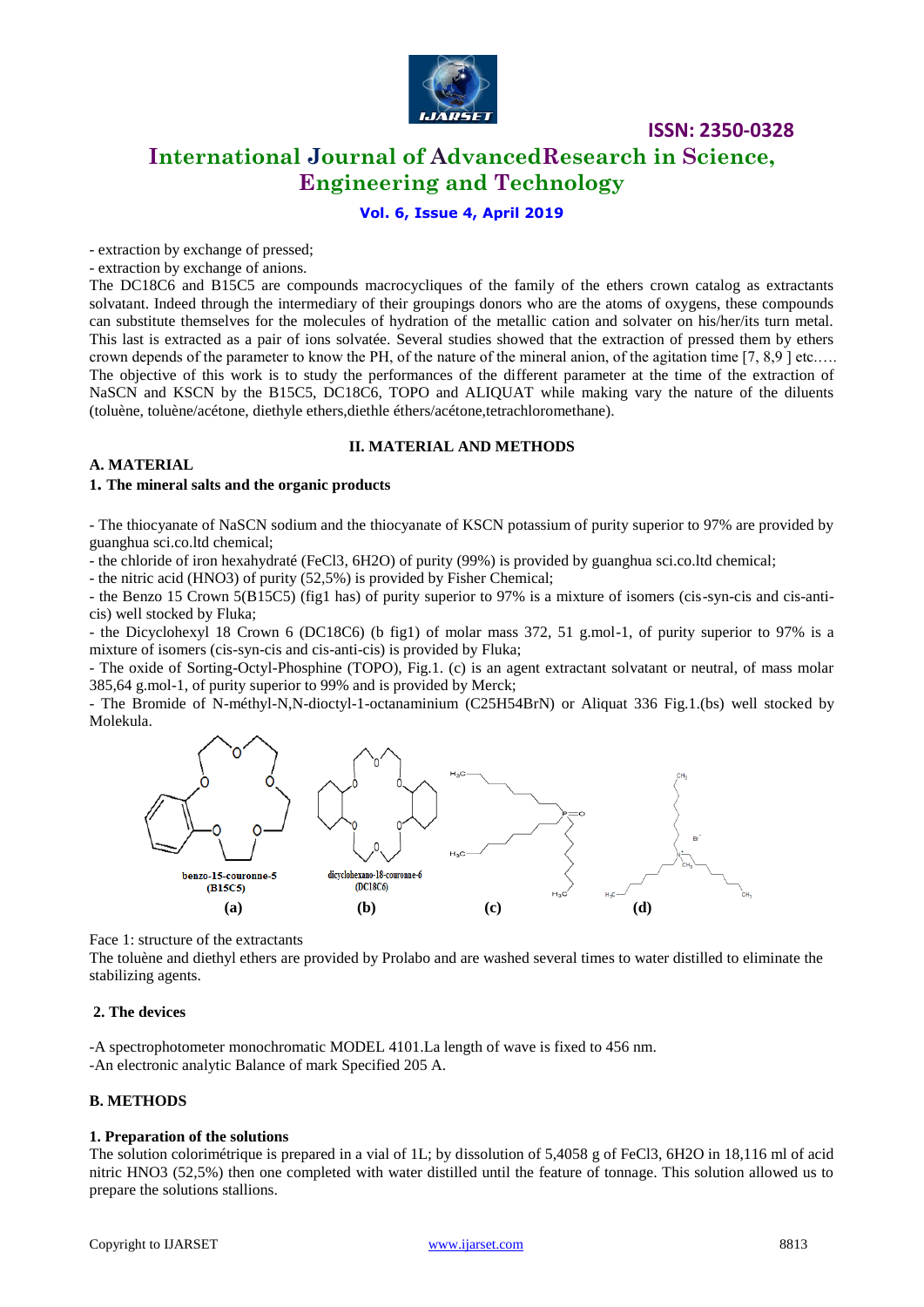

# **International Journal of AdvancedResearch in Science, Engineering and Technology**

# **Vol. 6, Issue 4, April 2019**

### **2. liquidate-liquid extraction**

The operations of liquidate-liquid extraction have been made in a bulb to decant 100 ml to the ambient temperature. 20 ml of aqueous phase and 20 ml of organic phase have been put in contact and one agitates mechanically and energizing in the goal to increase the surface of contact and to optimize the diffusion of the solution between the two phases. The agitation lasted 30 minutes, time judged necessary for the realization of the balance of the extraction. This stage constitutes the extraction. After the agitation, a volume known of the organic phase is appropriated and put in contact with water distilled to assure the against extraction. In end the two separated phases, we appropriated 5 ml of the aqueous phase that we place then in a vial of 50 ml we complete with the solution colorimétrique. The studied metals are analyzed by spectrophotometry. All experiences have been repeated three times in order to ascertain the reproducibility of the results.

# **III. RESULTS AND DISCUSSION**

# **A. CHOICES OF THE DILUENT**

In the setting of this experimentation, we also studied the extraction of the two salts the NaSCN and the KSCN to 10- 3M by the B15C5 to 10-3M in the different diluents. Arbitrarily a neutral pH has been chosen to achieve these tests. The analysis of the complex has been done by dosage with a solution colorimétrique. The results of this analysis give us concentrations average of the organic phase of [NaSCN] org and [KSCN] org. These results allow us to calculate the coefficients of distribution. The I picture gives us the different values of the distribution coefficient gotten according to the diluents.

| <b>Extractant</b>         | <b>B15C5</b>     |                 |
|---------------------------|------------------|-----------------|
| <b>Diluents</b>           | $[NaSCN]$ or $g$ | $[KSCN]$ or $g$ |
|                           | $[NaSCN]$ ag     | $[KSCN]$ ag     |
| toluene                   | 0.058            | 0,015           |
| Toluéne/acétone           | 0.205            | 0,185           |
| <b>Ether diethylique</b>  | 0.072            | 0.051           |
| Ether diethylique/acétone |                  |                 |
|                           | 0.09             | 0.088           |

#### **I picture:** coefficient of distribution of salts with B15C5

According to these results, one sees that biggest coefficient of distribution is gotten with the mixture toluene/acetone, it would be able to explain himself by the capacity of toluene to be different comfortably after contact with the aqueous phase. On the other hand the weak rates gotten with the etherdiethylique could be due to the weak density in relation to water and in the same way this last is very volatile. These results are in agreement with the works of BOYD and LARSON that demonstrated that the proportions toluene acetone is the important parameters intervening in the extraction [10, 11, and 12]. On the other hand the coefficient of ion sodium distribution is bigger than the one of ion potassium what brings us to say that the B15C5 seems to extract ion sodium better that ion potassium.

So thereafter we also conducted the extraction of the two salts the NaSCN and the KSCN to 10-3M by the DC18C6 to 10-3M in the toluène and the mixture toluène/acétone. The results of this analysis give us a middle concentration of the organic phase of [NaSCN] org =2,01 10-4M and [KSCN] org =1,85 10-4M. The II picture gives us the different values of the distribution coefficient gotten according to the diluents.

**II picture:** coefficient of distribution of salts with DC18C6

| <b>Extractant</b> | <b>DC18C6</b>                |                                        |
|-------------------|------------------------------|----------------------------------------|
| <b>Diluent</b>    | [NaSCN] or g<br>$[NaSCN]$ aq | $[KSCN]$ or $g$<br>$D=$<br>$[KSCN]$ aq |
| Toluène           | 0.021                        | 0,018                                  |
| Toluène/acétone   | 0,201                        | 0,190                                  |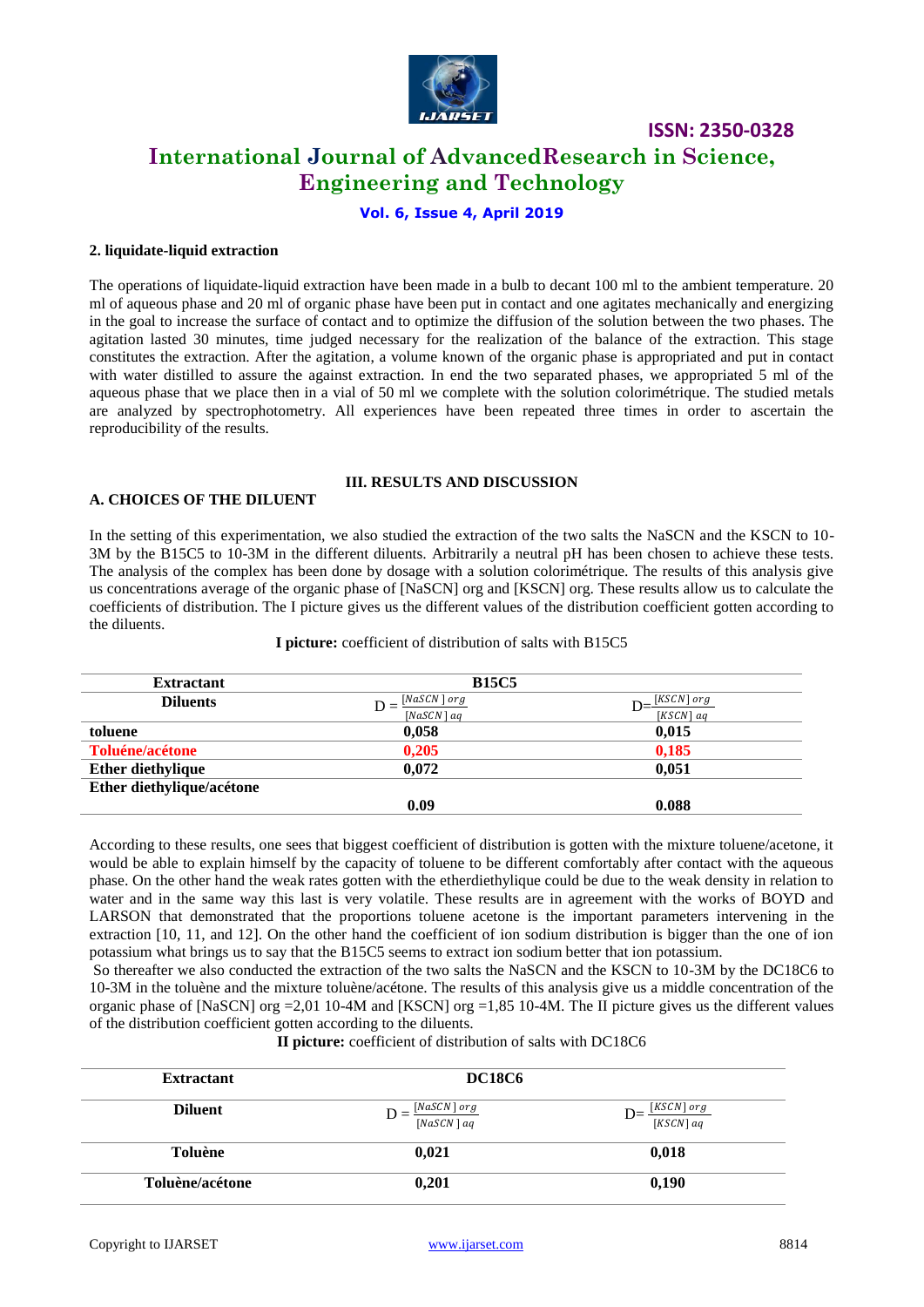

# **ISSN: 2350-0328 International Journal of AdvancedResearch in Science, Engineering and Technology**

# **Vol. 6, Issue 4, April 2019**

Since the extraction of the two pressed do in the same conditions with the same against ions, the difference of the extraction rate gotten cannot be explained by the effect against ion. This difference could be explained by the size of the cavity of the two extractants The DC18C6 although of bigger cavity than the one of the B15C5 gives coefficients of distribution raised with sodium that with potassium. Some recent works showed that the B15C5 is susceptible of formed a structure 2: 1 named structure sandwich with sodium and a structure of type 1: 1 with potassium [12,13].

### **B. Influence du pH**

The pH effects on the extraction of alkaline  $Na+$  et  $K+$  ions have been studied with a metal concentration equal to 0,001M in aqueous phase and by taking an organic phase containing a 0,001M concentration of extractant agent, the B15C5 and the DC18C6. The pH variation is ensured with the addition of bases corresponding to the metal. The picture 3 and 4 illustrate the variation of the metal concentration in the organic phase according to the pH.



**Face N°3** Evolution [NaSCN]org according to the pH **Face 4:** Evolution of [KSCN]org according to the pH.

He/it is evident from these results that the extraction of the NaSCNs and KSCN is function of the pH of the aqueous phase, more the pH of the aqueous phase increases the concentration of metal more in the organic phase increases; it is due to the fact that when the pH increases, the free electronic doublet that the atom of oxygen possesses in the ethers crowns is more available, what permits the formation of the link ethers-crown metal.

# **C. EXTRACTION WITH TOPO AND ALIQUAT 336**

In the goal to study the extraction of the NaSCN and KSCN with the extractants anioniques the TOPO and aliquat 336 we proceeded the following manner: the extractant to 0,001M has been dissolved in the toluene to have the organic phase and salts also to 0,001M have been dissolved in water to have the aqueous phase. . The results of this analysis give us a middle concentration of the organic phase of [NaSCN] org =0.94 10-4 M and [KSCN] org = 0.83 10-4 M with coefficients of distribution regrouped in the III picture.

| III picture: coefficient of distribution according to the extractants |             |                |
|-----------------------------------------------------------------------|-------------|----------------|
|                                                                       | <b>TOPO</b> | <b>ALIOUAT</b> |
| $[NaSCN]$ or $g$<br>$[NaSCN]$ aq                                      | 0.24        | 0.94           |
| $[KSCN]$ or $g$<br>$[KSCN]$ aq                                        | 0.32        | 0.83           |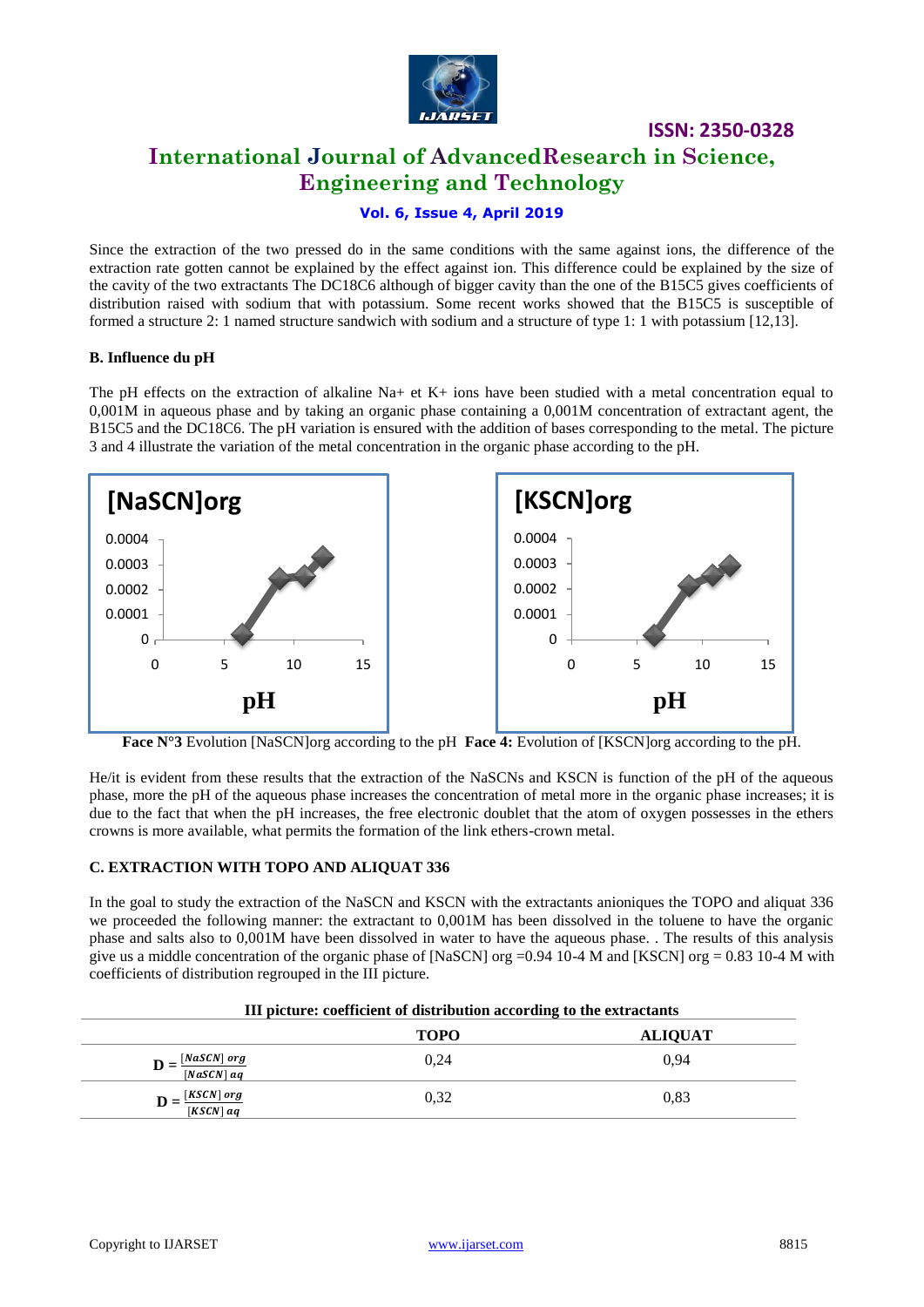

# **International Journal of AdvancedResearch in Science, Engineering and Technology**

# **Vol. 6, Issue 4, April 2019**

The best output of extraction 94, 3% is gotten with aliquat, extractant anionique. It is due to the capacity of this last to complex pressed them because of the presence of anion (Br -) in the molecule. On the other hand the TOPO being a neutral extractant, he/it has the same fashion of extraction that the ethers crown in relation to the aliquat that is an extractant anionique.

### **3.4 effect time of agitation**

For the survey of this parameter, we proceeded from the following manner; the extractant to 0,001M is dissolved in the toluene, salt to 0,001M is dissolved in water the mixture has been put then under agitation during 5min, 10min and 15min. the results are regrouped below in the picture.

| <b>IV picture:</b> Efficiency of extraction of the NaSCN according to the time of agitation |  |  |
|---------------------------------------------------------------------------------------------|--|--|
|                                                                                             |  |  |

| <b>Aliquat</b>    |                  |                   |             |
|-------------------|------------------|-------------------|-------------|
|                   | <b>NaSCN</b>     |                   |             |
| Time of agitation | 5 <sub>min</sub> | 10 <sub>min</sub> | 15min       |
| [NaSCN]           |                  | -4                |             |
| org               | $0,36.10$ M      | 0,797.10 M        | $0,94.10$ M |
| I)                | 0,336            | 0.797             | 0,94        |
| E(%)              | 33,6             | 79,7              | 94,32       |

**V picture:** Efficiency of extraction of the KSCN according to the time of agitation

**Aliquat KSCN**

| 5min | 10 <sub>min</sub>   | 15min                 |
|------|---------------------|-----------------------|
| -4   | -4                  | $0,83.10$ M           |
|      |                     |                       |
|      |                     | 0,83                  |
| 43,6 | 69,7                | 83,33                 |
|      | 0,436.10 M<br>0,436 | $0,697.10$ M<br>0,697 |

One observes results gotten in the picture that the time of agitation is an important parameter for extraction, with the NaSCN and KSCN in the aqueous phase and the aliquat in the organic phase the output of extraction to 5min is indeed respectively of 43,6% and 33,6% and pass to 83,33% and 94,32% to 15min. it shows that the extraction is function of the agitation time. so that a reaction is efficient a necessary time is necessary for the realization of the balance of the extraction.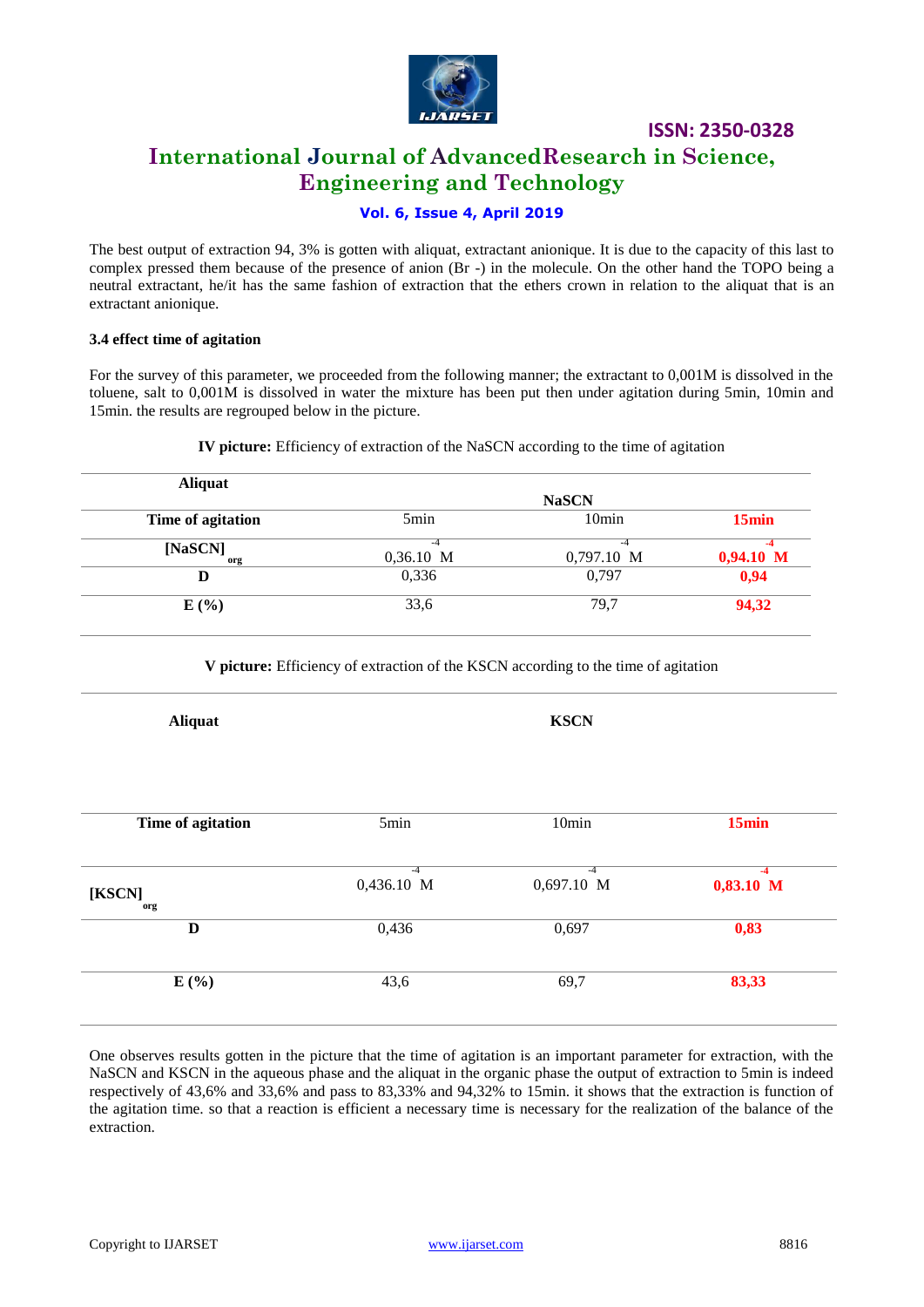

# **International Journal of AdvancedResearch in Science, Engineering and Technology**

**Vol. 6, Issue 4, April 2019**

## **D. EFFECT OF THE REPORT VOLUMIQUE OF THE ORGANIC PHASE ON THE AQUEOUS PHASE**

In this part we compared the extraction of the NaSCN when the aqueous phase and the organic phase are to equal volume and when the volume of the organic phase is superior to the one of the aqueous phase. Salt to extract is to a concentration of 0,001M, the pH of the aqueous phase has been varied by addition of the NaOH. The agent extractant (Aliquat) is to 0,001M. the used diluent is the mixture toluène/acétone.

We have to the face 5 the evolution of the extraction rate according to the pH.



### **Face N°5 :** variation of the volume of the organic phase according to the pH

It is clear that the rate of extraction gotten with an organic phase to 25ml is superior to the one gotten to 20ml.Ce result can be justified by the coefficient of distribution, indeed, the rate of extraction being bound to the agent extractant, when the volume of the organic phase is in excess the extractant is sufficiently available in the interface of the foodmembrane for the formation of the complex ion extractant. Some similar results have been gotten by [12,13].

#### **E. PHENOMENON OF THE 3RD PHASE ON THE DECANTING**

The major inconvenience of certain diluent is the formation of a third phase after extraction what returns the very difficult decanting. The mixture toluène/acétone although efficient present this inconvenience, we notice it in the VI picture or one compared the concentration of salt extracts in the aliquat/toluene and the aliquat/CCL4.

**VI picture:** Concentration of salts extracted in the organic phase in the aliquat/toluène and the aliquat/CCl4.

| Organic phase   | [NaSCN] $_{\text{org}}$ | $[\mathrm{KSCN}]_{\mathrm{org}}$ |
|-----------------|-------------------------|----------------------------------|
| Aliquat/toluène | 0.94.10 M               | 0.83.10 M                        |
| Aliquat/ $CCl4$ | 0.86.10 M               | $0,49.10$ M                      |